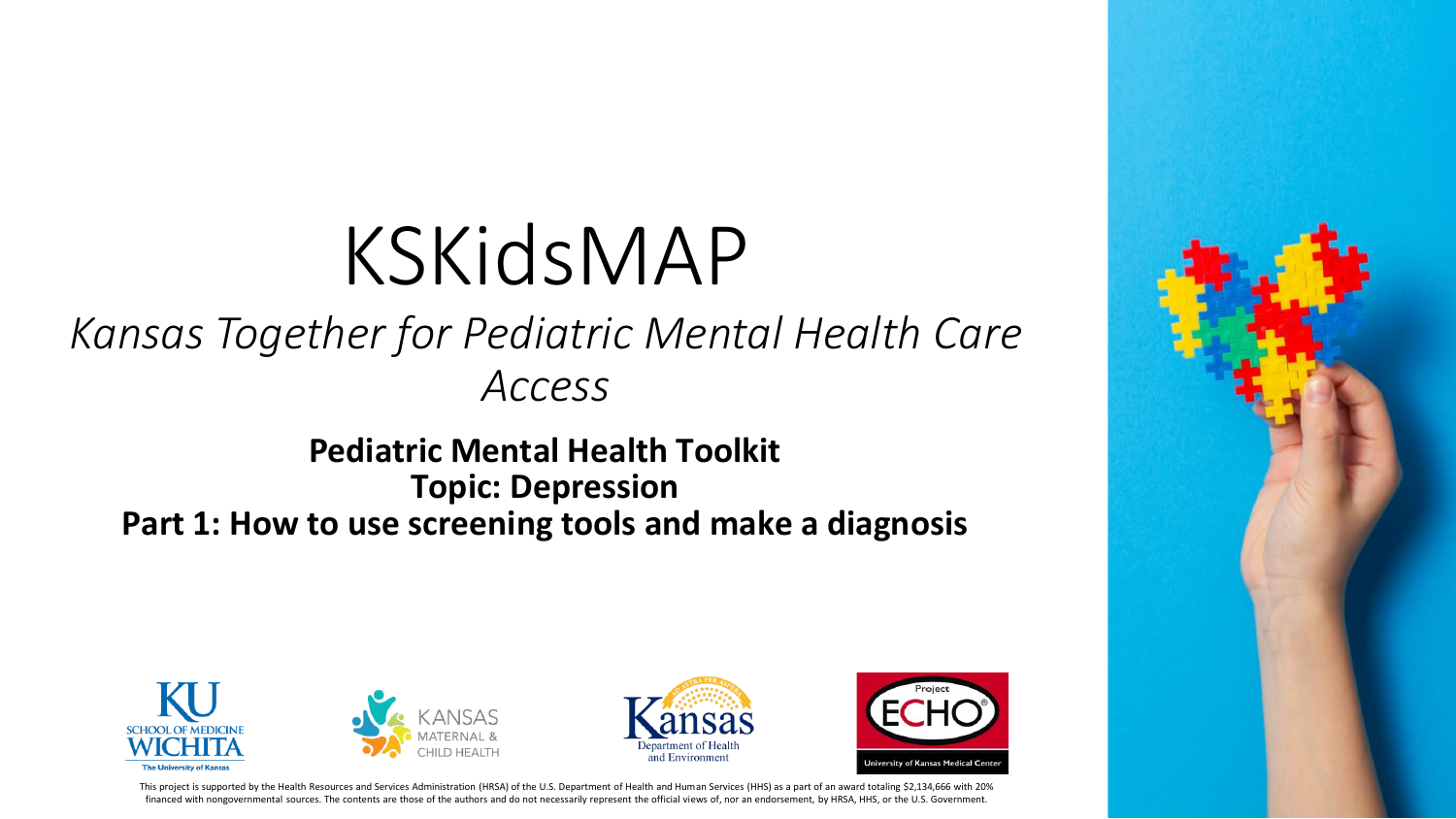### Screening Tools

Remember: Screening tools identify need for follow up; a diagnosis and treatment plan requires further assessment

Annual depression screening in primary care is recommended for patients age 12 and up









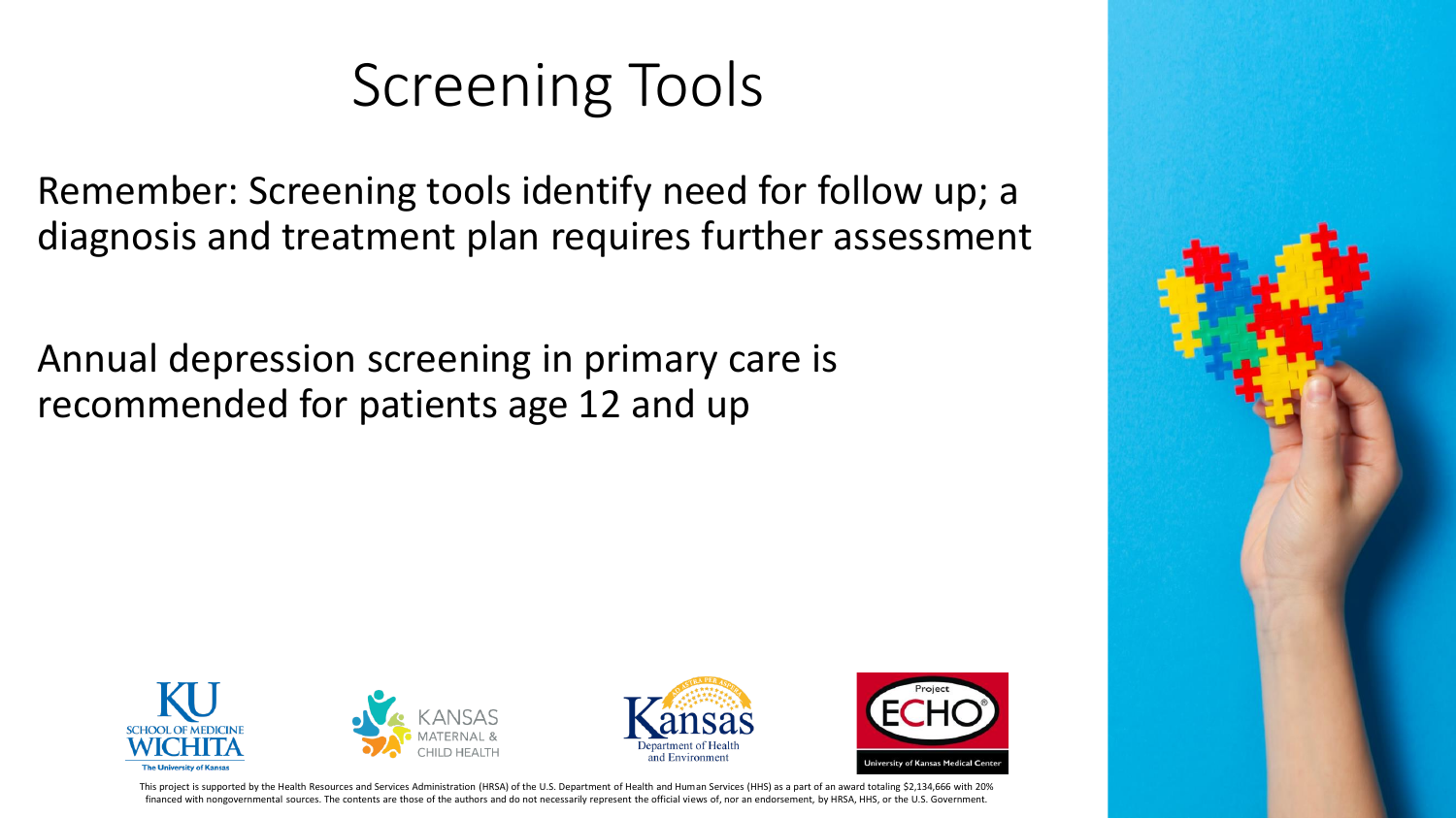### PHQ-9

- 9 items rated on 0-4 scale reflecting symptoms frequency
- Can be used to track symptom change over time
- Modified for teens
	- Adds irritability
	- Changes work to schoolwork
	- Adds suicidal ideation items
- Multiple languages available









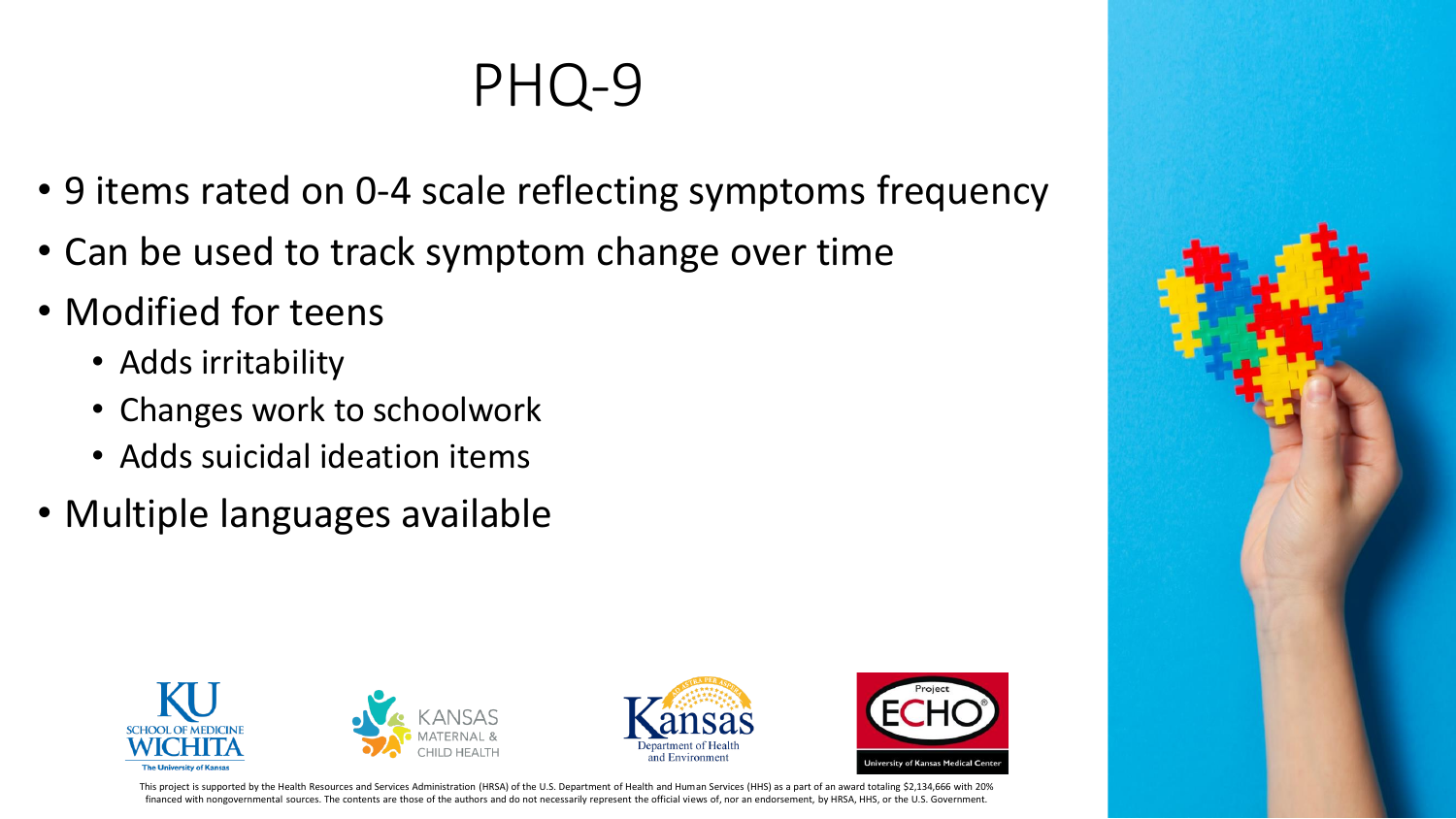### Columbia Depression Scale

- 22 yes/no questions
	- Item 22 not scored
- Includes suicidal ideation & attempts
- Parent and Teen versions available









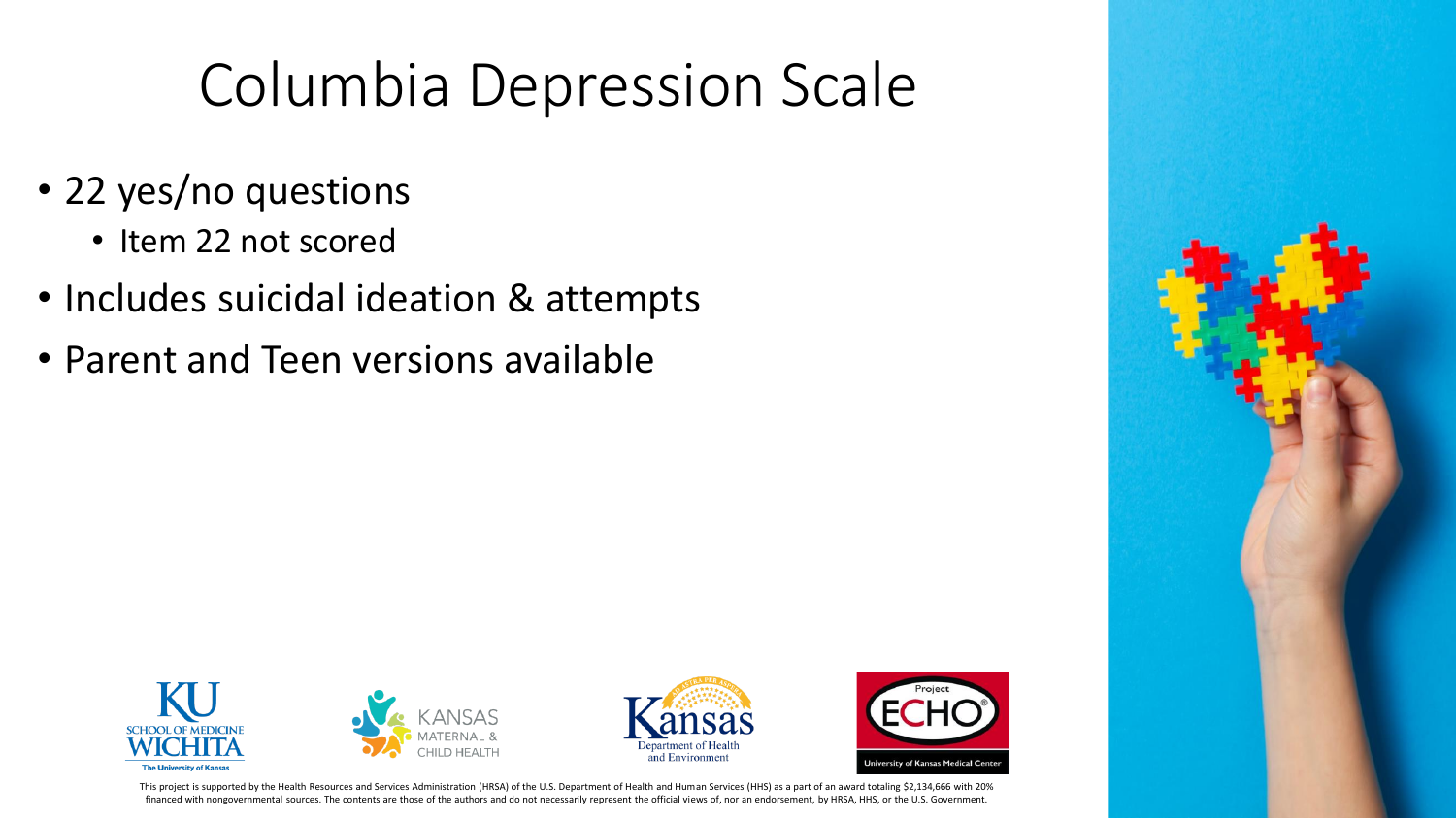### Assessment

- Symptom severity and duration
- Safety
	- Asking about suicide does not increase suicide risk
	- Ask Suicide-Screening Questions (ASQ) toolkit
- Comorbid conditions
- Past episodes
- Interview adolescents alone









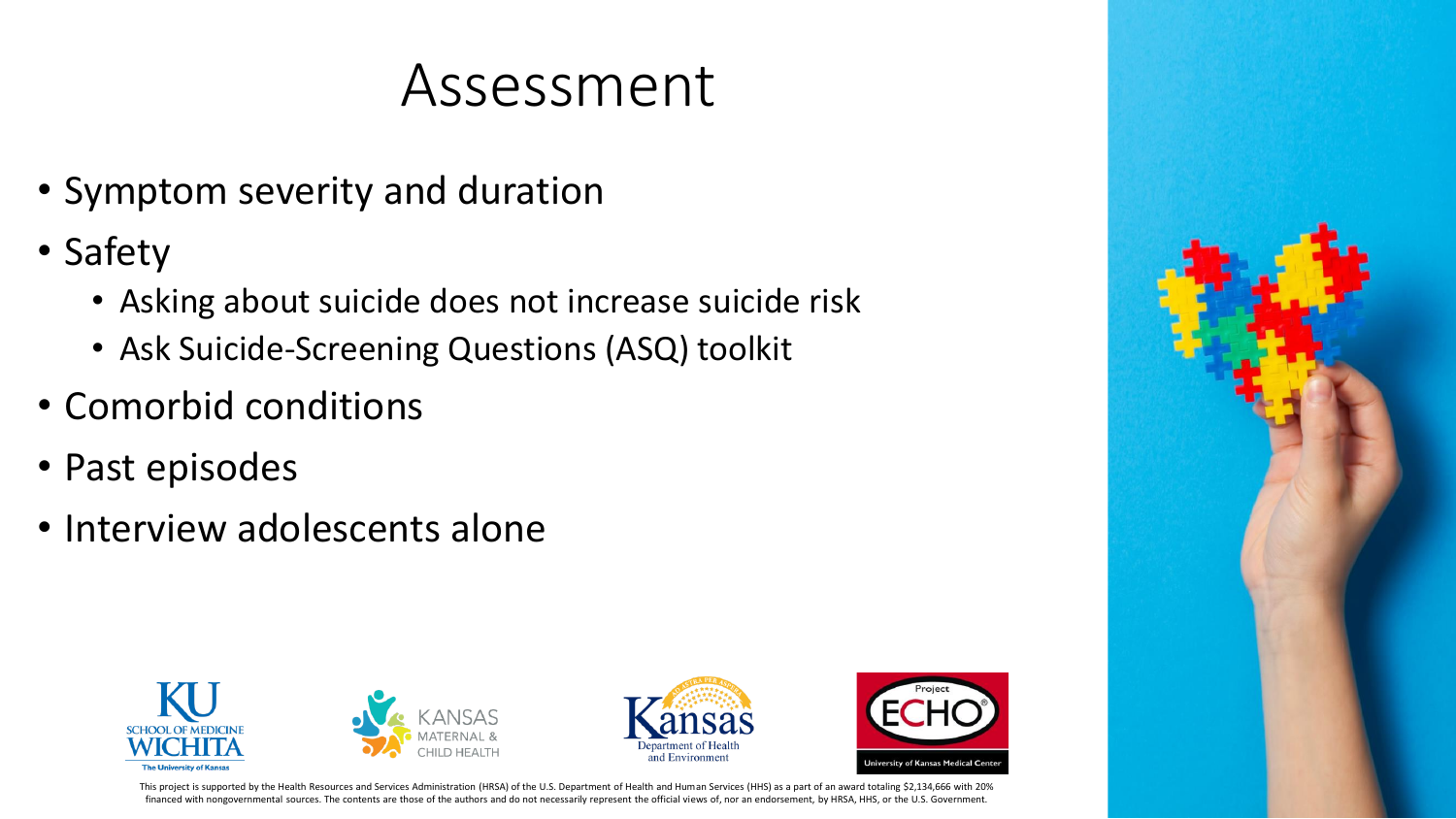### DSM-5

- Depressed/irritable mood
- Loss of interest or pleasure in activities
- Appetite/weight increase or decrease
- Sleep increase or decrease
- Psychomotor activity increase or decrease
- Fatigue
- Worthlessness/guilt
- Decreased concentration
- Morbid or suicidal ideation









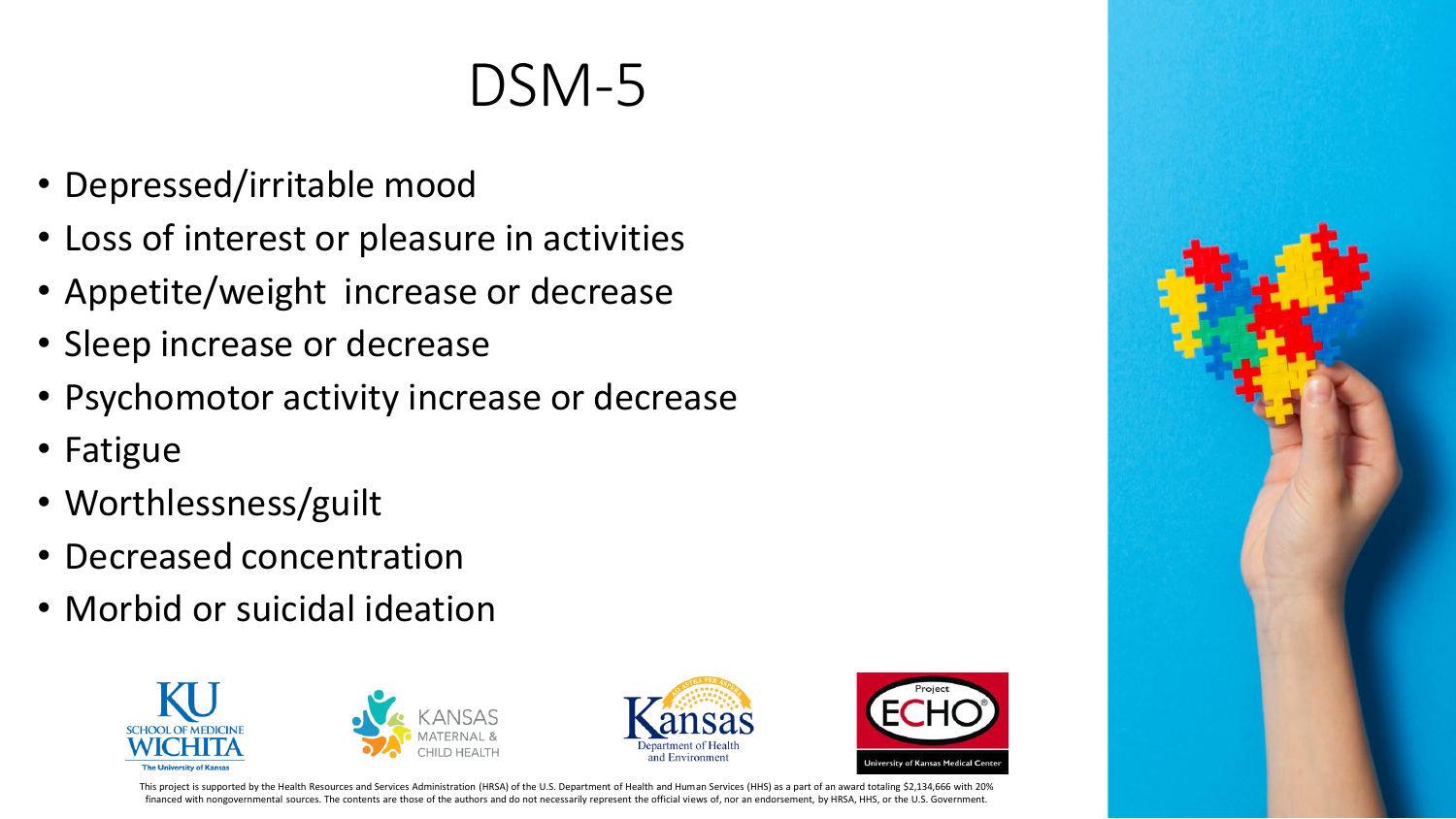### Prevalence, prognosis

- 1-2% of preadolescents, 3-8% of adolescents
- Increased risk for depression in adulthood







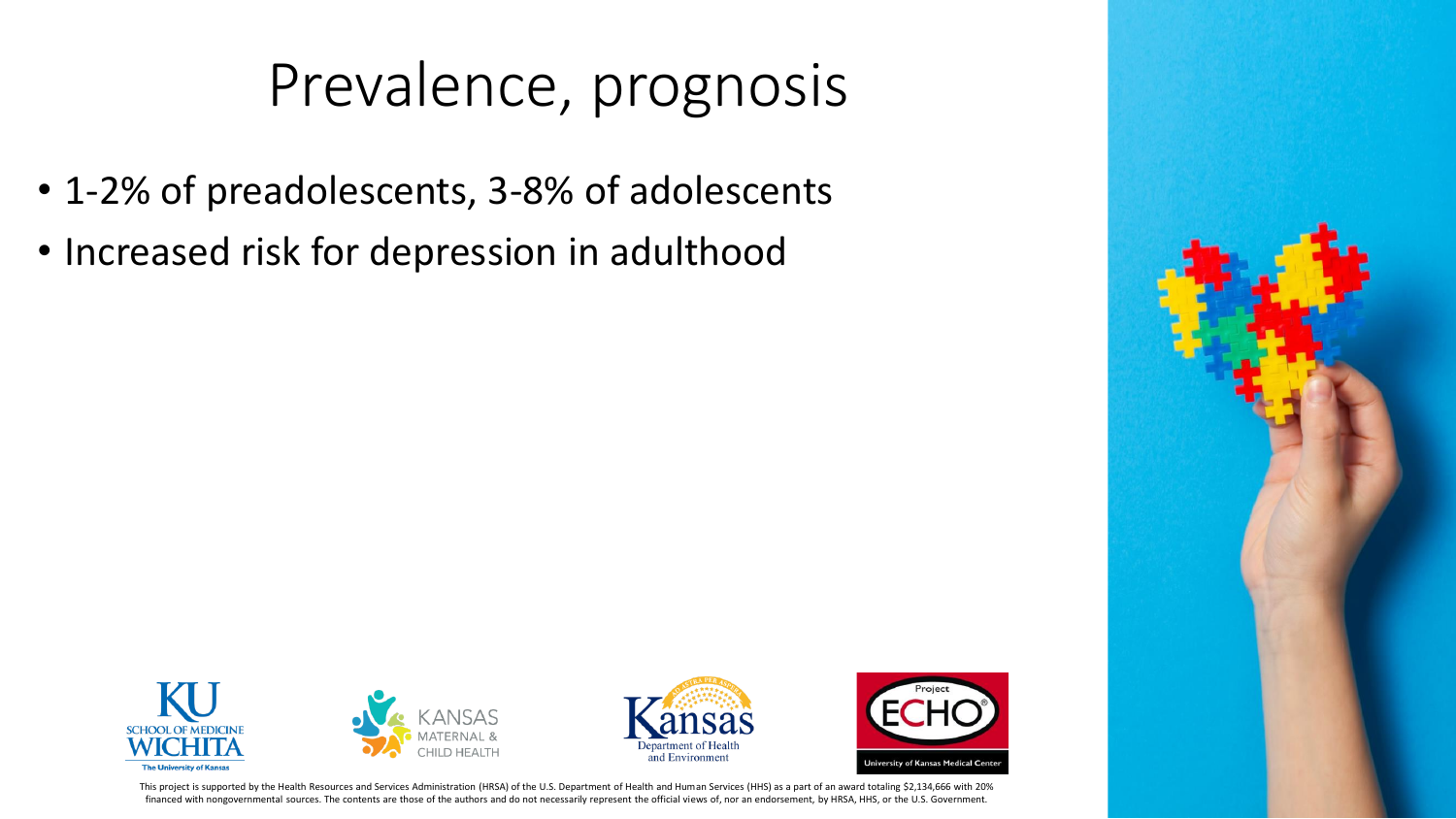## Differential Diagnosis

- Grief- consider culture and impairment
- Normal moodiness
- Premenstrual dysphoric disorder
- Adjustment Disorder
- Substance Use
- ADHD
- Learning Disabilities
- Anxiety
- Bipolar
- Trauma
- Eating Disorders
- Chronic medical conditions, end of life
- Depression due to another medical condition (e.g., anemia, mononucleosis, thyroid disorders, etc.)